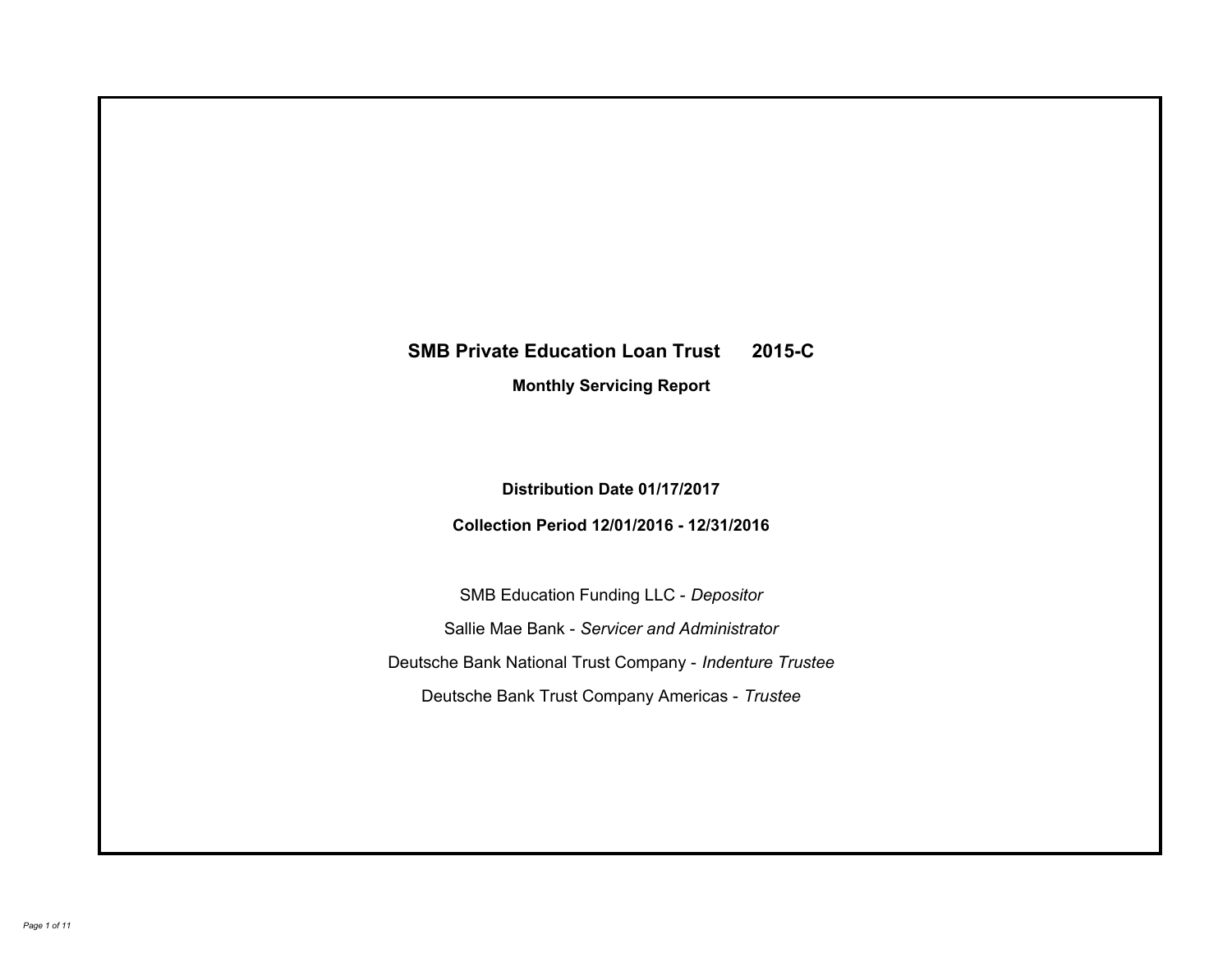| Α           | <b>Student Loan Portfolio Characteristics</b>   |                                                                                                     | <b>Settlement Date</b><br>10/27/2015 | 11/30/2016            | 12/31/2016            |
|-------------|-------------------------------------------------|-----------------------------------------------------------------------------------------------------|--------------------------------------|-----------------------|-----------------------|
|             | <b>Principal Balance</b>                        |                                                                                                     | \$693,787,197.00                     | \$633,043,348.92      | \$628,416,083.26      |
|             | Interest to be Capitalized Balance              |                                                                                                     | 55,852,621.68                        | 42,557,971.47         | 38,701,540.64         |
|             | Pool Balance                                    |                                                                                                     | \$749,639,818.68                     | \$675,601,320.39      | \$667,117,623.90      |
|             | Weighted Average Coupon (WAC)                   |                                                                                                     |                                      |                       |                       |
|             |                                                 | WAC1 (Contractual Interest Rate on the Loan)                                                        | 8.28%                                | 8.51%                 | 8.71%                 |
|             |                                                 | WAC2 (Average of Applicable Interest Rate)                                                          | 8.28%                                | 8.49%                 | 8.68%                 |
|             | WAC3 (Average of Actual Interest Rate)          |                                                                                                     | 8.22%                                | 8.42%                 | 8.61%                 |
|             | Weighted Average Remaining Term                 |                                                                                                     | 127.00                               | 122.23                | 121.80                |
|             | Number of Loans                                 |                                                                                                     | 65,154                               | 59,148                | 58,448                |
|             | Number of Borrowers<br>Pool Factor              |                                                                                                     | 45,614                               | 41,506<br>0.901234571 | 41,087<br>0.889917541 |
|             | Since Issued Total Constant Prepayment Rate (1) |                                                                                                     |                                      | 7.40%                 | 7.65%                 |
| B           | <b>Debt Securities</b>                          | Cusip/Isin                                                                                          | 12/15/2016                           |                       | 01/17/2017            |
|             | A1                                              | 78448RAA4                                                                                           | \$86,833,013.78                      |                       | \$76,512,582.84       |
|             | A <sub>2</sub> A                                | 78448RAB2                                                                                           | \$207,000,000.00                     |                       | \$207,000,000.00      |
|             | A2B                                             | 78448RAC0                                                                                           | \$100,000,000.00                     |                       | \$100,000,000.00      |
|             | A <sub>3</sub>                                  | 78448RAD8                                                                                           | \$75,000,000.00                      |                       | \$75,000,000.00       |
|             | B                                               | 78448RAE6                                                                                           | \$70,000,000.00                      |                       | \$70,000,000.00       |
|             | C                                               | 78448RAF3                                                                                           | \$50,000,000.00                      |                       | \$50,000,000.00       |
|             |                                                 |                                                                                                     |                                      |                       |                       |
| $\mathbf C$ | <b>Certificates</b>                             | <b>Cusip/Isin</b>                                                                                   | 12/15/2016                           |                       | 01/17/2017            |
|             | Residual                                        | 78448R106                                                                                           | \$100,000.00                         |                       | \$100,000.00          |
|             |                                                 |                                                                                                     |                                      |                       |                       |
| D           | <b>Account Balances</b>                         |                                                                                                     | 12/15/2016                           |                       | 01/17/2017            |
|             | Reserve Account Balance                         |                                                                                                     | \$1,884,455.00                       |                       | \$1,884,455.00        |
| E           | <b>Asset / Liability</b>                        |                                                                                                     | 12/15/2016                           |                       | 01/17/2017            |
|             | Overcollateralization Percentage                |                                                                                                     | 12.84%                               |                       | 13.28%                |
|             | Specified Overcollateralization Amount          |                                                                                                     | \$202,680,396.12                     |                       | \$200,135,287.17      |
|             | Actual Overcollateralization Amount             |                                                                                                     | \$86,768,306.61                      |                       | \$88,605,041.06       |
|             |                                                 | (1) For additional information, see 'Since Issued CPR Methodology' found on page 11 of this report. |                                      |                       |                       |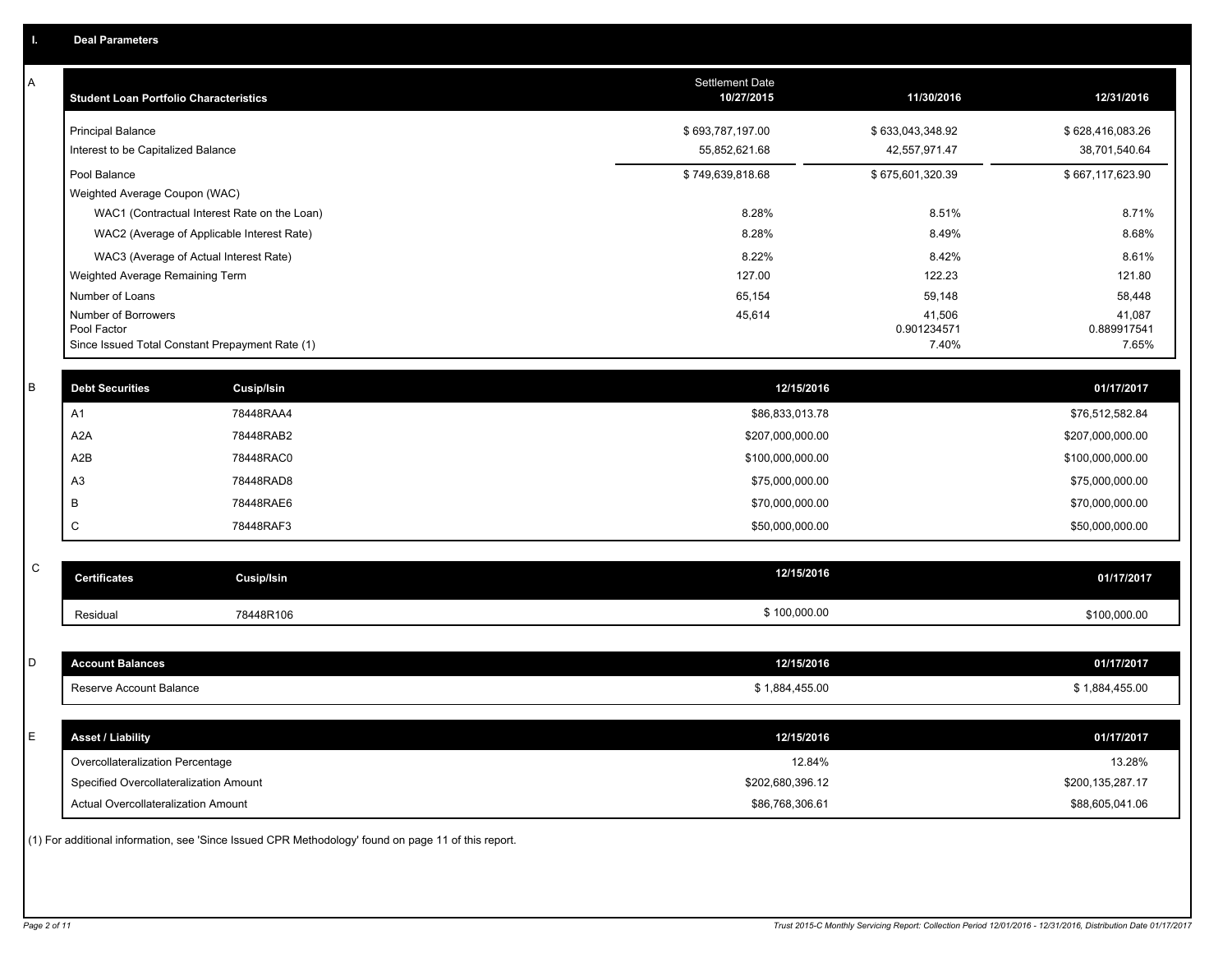### **II. 2015-C Trust Activity 12/01/2016 through 12/31/2016**

| Α | <b>Student Loan Principal Receipts</b>                           |                 |
|---|------------------------------------------------------------------|-----------------|
|   | <b>Borrower Principal</b>                                        | 9,353,856.74    |
|   | <b>Consolidation Activity Principal</b>                          | 0.00            |
|   | Seller Principal Reimbursement                                   | 0.00            |
|   | Servicer Principal Reimbursement                                 | 0.00            |
|   | Delinquent Principal Purchases by Servicer                       | 0.00            |
|   | <b>Other Principal Deposits</b>                                  | 0.00            |
|   | <b>Total Principal Receipts</b>                                  | \$9,353,856.74  |
| B | <b>Student Loan Interest Receipts</b>                            |                 |
|   | <b>Borrower Interest</b>                                         | 2,712,326.47    |
|   | <b>Consolidation Activity Interest</b>                           | 0.00            |
|   | Seller Interest Reimbursement                                    | 0.00            |
|   | Servicer Interest Reimbursement                                  | 0.00            |
|   | Delinquent Interest Purchases by Servicer                        | 0.00            |
|   | Other Interest Deposits                                          | 0.00            |
|   | <b>Total Interest Receipts</b>                                   | \$2,712,326.47  |
| C | <b>Recoveries on Realized Losses</b>                             | \$50,210.23     |
| D | <b>Investment Income</b>                                         | \$4,097.95      |
| Ε | <b>Funds Borrowed from Next Collection Period</b>                | \$0.00          |
| F | <b>Funds Repaid from Prior Collection Period</b>                 | \$0.00          |
| G | Loan Sale or Purchase Proceeds                                   | \$0.00          |
| H | Initial Deposits to Distribution Account                         | \$0.00          |
|   | <b>Excess Transferred from Other Accounts</b>                    | \$0.00          |
| J | <b>Borrower Benefit Reimbursements</b>                           | \$0.00          |
| Κ | <b>Other Deposits</b>                                            | \$0.00          |
| L | <b>Other Fees Collected</b>                                      | \$0.00          |
| М | <b>AVAILABLE FUNDS</b>                                           | \$12,120,491.39 |
| N | Non-Cash Principal Activity During Collection Period             | \$4,726,591.08  |
| O | Aggregate Purchased Amounts by the Depositor, Servicer or Seller | \$0.00          |
| P | Aggregate Loan Substitutions                                     | \$0.00          |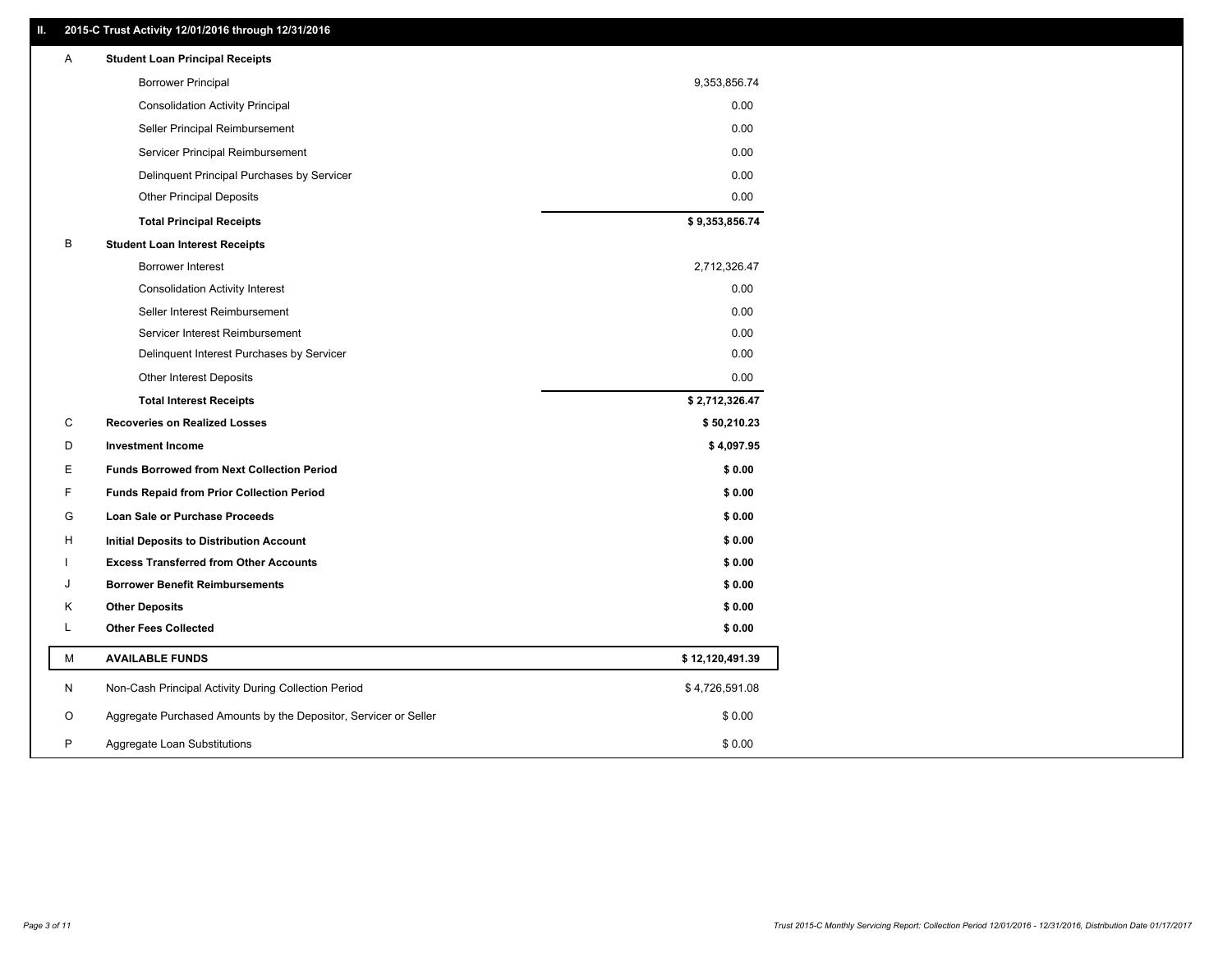|                   |                       |                          |         |                  | <b>Loans by Repayment Status</b> |                            |                          |         |                  |                |                            |
|-------------------|-----------------------|--------------------------|---------|------------------|----------------------------------|----------------------------|--------------------------|---------|------------------|----------------|----------------------------|
|                   |                       |                          |         | 12/31/2016       |                                  |                            |                          |         | 11/30/2016       |                |                            |
|                   |                       | <b>Wtd Avg</b><br>Coupon | # Loans | Principal        | % of Principal                   | % of Loans in<br>Repay (1) | <b>Wtd Avg</b><br>Coupon | # Loans | Principal        | % of Principal | % of Loans in<br>Repay (1) |
| INTERIM:          | IN SCHOOL             | 9.43%                    | 7,343   | \$77,601,442.98  | 12.349%                          | $-$ %                      | 9.24%                    | 7,667   | \$80,777,893.64  | 12.760%        | $-$ %                      |
|                   | GRACE                 | 9.27%                    | 1,717   | \$18,157,336.65  | 2.889%                           | $-$ %                      | 9.06%                    | 2,557   | \$27,326,887.23  | 4.317%         | $-$ %                      |
|                   | <b>DEFERMENT</b>      | 9.31%                    | 2,497   | \$25,632,194.04  | 4.079%                           | $-$ %                      | 9.06%                    | 2,530   | \$26,210,221.04  | 4.140%         | $-$ %                      |
| <b>REPAYMENT:</b> | <b>CURRENT</b>        | 8.36%                    | 43,991  | \$469,184,537.88 | 74.661%                          | 92.537%                    | 8.16%                    | 43,913  | \$466,895,656.93 | 73.754%        | 93.617%                    |
|                   | 31-60 DAYS DELINQUENT | 8.86%                    | 669     | \$7,414,001.33   | 1.180%                           | 1.462%                     | 8.60%                    | 601     | \$6,980,214.87   | 1.103%         | 1.400%                     |
|                   | 61-90 DAYS DELINQUENT | 9.08%                    | 283     | \$3,201,380.74   | 0.509%                           | 0.631%                     | 8.78%                    | 236     | \$2,677,976.45   | 0.423%         | 0.537%                     |
|                   | > 90 DAYS DELINQUENT  | 9.23%                    | 146     | \$1,685,372.32   | 0.268%                           | 0.332%                     | 8.97%                    | 161     | \$1,784,202.80   | 0.282%         | 0.358%                     |
|                   | <b>FORBEARANCE</b>    | 8.71%                    | 1,802   | \$25,539,817.32  | 4.064%                           | 5.037%                     | 8.47%                    | 1,483   | \$20,390,295.96  | 3.221%         | 4.088%                     |
| <b>TOTAL</b>      |                       |                          | 58,448  | \$628,416,083.26 | 100.00%                          | 100.00%                    |                          | 59,148  | \$633,043,348.92 | 100.00%        | 100.00%                    |

Percentages may not total 100% due to rounding  $^\star$ 

1 Loans classified in "Repayment" include any loan for which interim interest only, \$25 fixed payments or full principal and interest payments are due.

|                |                       |                          |         | 12/31/2016       |                |                                |                          |         | 11/30/2016       |                |                                |
|----------------|-----------------------|--------------------------|---------|------------------|----------------|--------------------------------|--------------------------|---------|------------------|----------------|--------------------------------|
|                |                       | <b>Wtd Avg</b><br>Coupon | # Loans | Principal        | % of Principal | % of Loans in<br>P&I Repay (2) | <b>Wtd Avg</b><br>Coupon | # Loans | Principal        | % of Principal | % of Loans in<br>P&I Repay (2) |
| INTERIM:       | IN SCHOOL             | 9.07%                    | 14,965  | \$173,879,567.82 | 27.669%        | $-$ %                          | 8.87%                    | 15,529  | \$179,777,950.62 | 28.399%        | $-$ %                          |
|                | GRACE                 | 8.87%                    | 3,091   | \$35,652,854.27  | 5.673%         | $-$ %                          | 8.61%                    | 5,030   | \$58,313,701.51  | 9.212%         | $-$ %                          |
|                | <b>DEFERMENT</b>      | 8.86%                    | 4,830   | \$49,481,666.70  | 7.874%         | $-$ %                          | 8.62%                    | 4,879   | \$49,978,538.99  | 7.895%         | $-$ %                          |
| P&I REPAYMENT: | <b>CURRENT</b>        | 8.25%                    | 32,784  | \$332,817,590.67 | 52.961%        | 90.096%                        | 8.04%                    | 31,337  | \$314,287,206.58 | 49.647%        | 91.105%                        |
|                | 31-60 DAYS DELINQUENT | 8.80%                    | 578     | \$6,436,850.67   | 1.024%         | 1.743%                         | 8.59%                    | 518     | \$6,077,669.55   | 0.960%         | 1.762%                         |
|                | 61-90 DAYS DELINQUENT | 9.08%                    | 265     | \$3,022,788.48   | 0.481%         | 0.818%                         | 8.73%                    | 217     | \$2,496,579.87   | 0.394%         | 0.724%                         |
|                | > 90 DAYS DELINQUENT  | 9.24%                    | 133     | \$1,584,947.33   | 0.252%         | 0.429%                         | 8.96%                    | 155     | \$1,721,405.84   | 0.272%         | 0.499%                         |
|                | FORBEARANCE           | 8.71%                    | 1,802   | \$25,539,817.32  | 4.064%         | 6.914%                         | 8.47%                    | 1,483   | \$20,390,295.96  | 3.221%         | 5.911%                         |
| <b>TOTAL</b>   |                       |                          | 58,448  | \$628,416,083.26 | 100.00%        | 100.00%                        |                          | 59,148  | \$633,043,348.92 | 100.00%        | 100.00%                        |

WAC reflects WAC3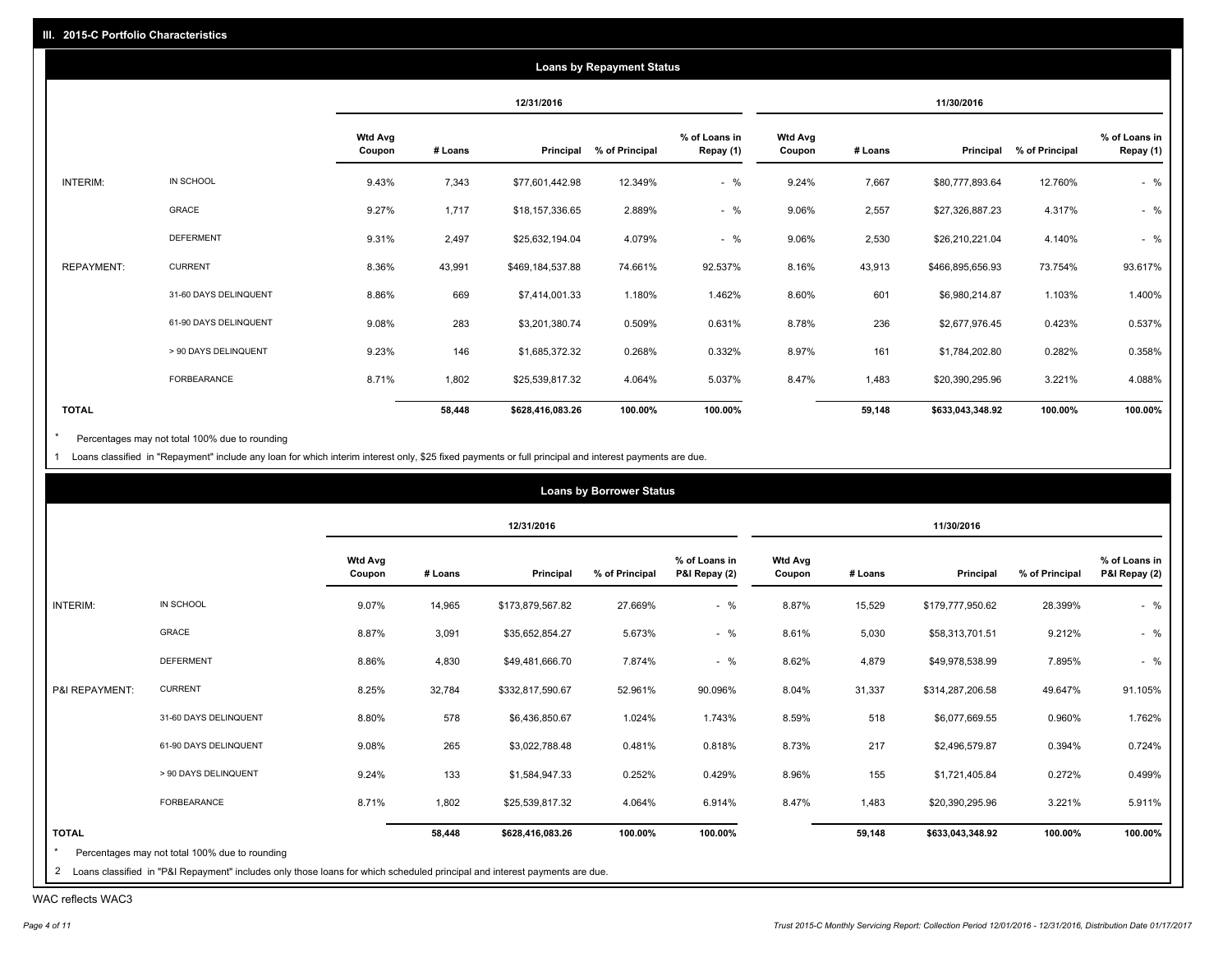| Pool Balance<br>\$667,117,623.90<br>\$675,601,320.39<br>Total # Loans<br>58,448<br>59,148<br>Total # Borrowers<br>41,087<br>41,506<br>8.68%<br>8.49%<br>Weighted Average Coupon<br>121.80<br>122.23<br>Weighted Average Remaining Term<br>92.7%<br>92.7%<br>Percent of Pool - Cosigned<br>7.3%<br>7.3%<br>Percent of Pool - Non Cosigned<br>Borrower Interest Accrued for Period<br>\$4,480,561.50<br>\$4,328,154.53<br>Outstanding Borrower Interest Accrued<br>\$42,081,997.57<br>\$45,839,425.06<br>\$735,221.82<br>Gross Principal Realized Loss - Periodic<br>\$494,455.60<br>Gross Principal Realized Loss - Cumulative<br>\$6,673,401.84<br>\$5,938,180.02<br>Recoveries on Realized Losses - Periodic<br>\$50,210.23<br>\$33,029.29<br>Recoveries on Realized Losses - Cumulative<br>\$311,997.79<br>\$261,787.56<br>Net Losses - Periodic<br>\$685,011.59<br>\$461,426.31<br>Net Losses - Cumulative<br>\$5,676,392.46<br>\$6,361,404.05<br>Non-Cash Principal Activity - Capitalized Interest<br>\$5,463,667.76<br>\$8,776,643.64<br>Since Issued Total Constant Prepayment Rate (CPR) (1)<br>7.65%<br>7.40%<br><b>Loan Substitutions</b><br>\$0.00<br>\$0.00<br><b>Cumulative Loan Substitutions</b><br>\$0.00<br>\$0.00<br><b>Unpaid Servicing Fees</b><br>\$0.00<br>\$0.00<br><b>Unpaid Administration Fees</b><br>\$0.00<br>\$0.00<br><b>Unpaid Carryover Servicing Fees</b><br>\$0.00<br>\$0.00<br>Note Interest Shortfall<br>\$0.00<br>\$0.00<br>Loans in Modification<br>\$12,727,825.04<br>\$11,842,388.47<br>% of Loans in Modification as a % of Loans in Repayment (P&I)<br>3.45%<br>3.43% |                                                              | 12/31/2016 | 11/30/2016 |  |
|-----------------------------------------------------------------------------------------------------------------------------------------------------------------------------------------------------------------------------------------------------------------------------------------------------------------------------------------------------------------------------------------------------------------------------------------------------------------------------------------------------------------------------------------------------------------------------------------------------------------------------------------------------------------------------------------------------------------------------------------------------------------------------------------------------------------------------------------------------------------------------------------------------------------------------------------------------------------------------------------------------------------------------------------------------------------------------------------------------------------------------------------------------------------------------------------------------------------------------------------------------------------------------------------------------------------------------------------------------------------------------------------------------------------------------------------------------------------------------------------------------------------------------------------------------------------------------------------------------------------|--------------------------------------------------------------|------------|------------|--|
|                                                                                                                                                                                                                                                                                                                                                                                                                                                                                                                                                                                                                                                                                                                                                                                                                                                                                                                                                                                                                                                                                                                                                                                                                                                                                                                                                                                                                                                                                                                                                                                                                 |                                                              |            |            |  |
|                                                                                                                                                                                                                                                                                                                                                                                                                                                                                                                                                                                                                                                                                                                                                                                                                                                                                                                                                                                                                                                                                                                                                                                                                                                                                                                                                                                                                                                                                                                                                                                                                 |                                                              |            |            |  |
|                                                                                                                                                                                                                                                                                                                                                                                                                                                                                                                                                                                                                                                                                                                                                                                                                                                                                                                                                                                                                                                                                                                                                                                                                                                                                                                                                                                                                                                                                                                                                                                                                 |                                                              |            |            |  |
|                                                                                                                                                                                                                                                                                                                                                                                                                                                                                                                                                                                                                                                                                                                                                                                                                                                                                                                                                                                                                                                                                                                                                                                                                                                                                                                                                                                                                                                                                                                                                                                                                 |                                                              |            |            |  |
|                                                                                                                                                                                                                                                                                                                                                                                                                                                                                                                                                                                                                                                                                                                                                                                                                                                                                                                                                                                                                                                                                                                                                                                                                                                                                                                                                                                                                                                                                                                                                                                                                 |                                                              |            |            |  |
|                                                                                                                                                                                                                                                                                                                                                                                                                                                                                                                                                                                                                                                                                                                                                                                                                                                                                                                                                                                                                                                                                                                                                                                                                                                                                                                                                                                                                                                                                                                                                                                                                 |                                                              |            |            |  |
|                                                                                                                                                                                                                                                                                                                                                                                                                                                                                                                                                                                                                                                                                                                                                                                                                                                                                                                                                                                                                                                                                                                                                                                                                                                                                                                                                                                                                                                                                                                                                                                                                 |                                                              |            |            |  |
|                                                                                                                                                                                                                                                                                                                                                                                                                                                                                                                                                                                                                                                                                                                                                                                                                                                                                                                                                                                                                                                                                                                                                                                                                                                                                                                                                                                                                                                                                                                                                                                                                 |                                                              |            |            |  |
|                                                                                                                                                                                                                                                                                                                                                                                                                                                                                                                                                                                                                                                                                                                                                                                                                                                                                                                                                                                                                                                                                                                                                                                                                                                                                                                                                                                                                                                                                                                                                                                                                 |                                                              |            |            |  |
|                                                                                                                                                                                                                                                                                                                                                                                                                                                                                                                                                                                                                                                                                                                                                                                                                                                                                                                                                                                                                                                                                                                                                                                                                                                                                                                                                                                                                                                                                                                                                                                                                 |                                                              |            |            |  |
|                                                                                                                                                                                                                                                                                                                                                                                                                                                                                                                                                                                                                                                                                                                                                                                                                                                                                                                                                                                                                                                                                                                                                                                                                                                                                                                                                                                                                                                                                                                                                                                                                 |                                                              |            |            |  |
|                                                                                                                                                                                                                                                                                                                                                                                                                                                                                                                                                                                                                                                                                                                                                                                                                                                                                                                                                                                                                                                                                                                                                                                                                                                                                                                                                                                                                                                                                                                                                                                                                 |                                                              |            |            |  |
|                                                                                                                                                                                                                                                                                                                                                                                                                                                                                                                                                                                                                                                                                                                                                                                                                                                                                                                                                                                                                                                                                                                                                                                                                                                                                                                                                                                                                                                                                                                                                                                                                 |                                                              |            |            |  |
|                                                                                                                                                                                                                                                                                                                                                                                                                                                                                                                                                                                                                                                                                                                                                                                                                                                                                                                                                                                                                                                                                                                                                                                                                                                                                                                                                                                                                                                                                                                                                                                                                 |                                                              |            |            |  |
|                                                                                                                                                                                                                                                                                                                                                                                                                                                                                                                                                                                                                                                                                                                                                                                                                                                                                                                                                                                                                                                                                                                                                                                                                                                                                                                                                                                                                                                                                                                                                                                                                 |                                                              |            |            |  |
|                                                                                                                                                                                                                                                                                                                                                                                                                                                                                                                                                                                                                                                                                                                                                                                                                                                                                                                                                                                                                                                                                                                                                                                                                                                                                                                                                                                                                                                                                                                                                                                                                 |                                                              |            |            |  |
|                                                                                                                                                                                                                                                                                                                                                                                                                                                                                                                                                                                                                                                                                                                                                                                                                                                                                                                                                                                                                                                                                                                                                                                                                                                                                                                                                                                                                                                                                                                                                                                                                 |                                                              |            |            |  |
|                                                                                                                                                                                                                                                                                                                                                                                                                                                                                                                                                                                                                                                                                                                                                                                                                                                                                                                                                                                                                                                                                                                                                                                                                                                                                                                                                                                                                                                                                                                                                                                                                 |                                                              |            |            |  |
|                                                                                                                                                                                                                                                                                                                                                                                                                                                                                                                                                                                                                                                                                                                                                                                                                                                                                                                                                                                                                                                                                                                                                                                                                                                                                                                                                                                                                                                                                                                                                                                                                 |                                                              |            |            |  |
|                                                                                                                                                                                                                                                                                                                                                                                                                                                                                                                                                                                                                                                                                                                                                                                                                                                                                                                                                                                                                                                                                                                                                                                                                                                                                                                                                                                                                                                                                                                                                                                                                 |                                                              |            |            |  |
|                                                                                                                                                                                                                                                                                                                                                                                                                                                                                                                                                                                                                                                                                                                                                                                                                                                                                                                                                                                                                                                                                                                                                                                                                                                                                                                                                                                                                                                                                                                                                                                                                 |                                                              |            |            |  |
|                                                                                                                                                                                                                                                                                                                                                                                                                                                                                                                                                                                                                                                                                                                                                                                                                                                                                                                                                                                                                                                                                                                                                                                                                                                                                                                                                                                                                                                                                                                                                                                                                 |                                                              |            |            |  |
|                                                                                                                                                                                                                                                                                                                                                                                                                                                                                                                                                                                                                                                                                                                                                                                                                                                                                                                                                                                                                                                                                                                                                                                                                                                                                                                                                                                                                                                                                                                                                                                                                 |                                                              |            |            |  |
|                                                                                                                                                                                                                                                                                                                                                                                                                                                                                                                                                                                                                                                                                                                                                                                                                                                                                                                                                                                                                                                                                                                                                                                                                                                                                                                                                                                                                                                                                                                                                                                                                 |                                                              |            |            |  |
|                                                                                                                                                                                                                                                                                                                                                                                                                                                                                                                                                                                                                                                                                                                                                                                                                                                                                                                                                                                                                                                                                                                                                                                                                                                                                                                                                                                                                                                                                                                                                                                                                 |                                                              |            |            |  |
|                                                                                                                                                                                                                                                                                                                                                                                                                                                                                                                                                                                                                                                                                                                                                                                                                                                                                                                                                                                                                                                                                                                                                                                                                                                                                                                                                                                                                                                                                                                                                                                                                 |                                                              |            |            |  |
| 2.39%<br>1.72%<br>of Loans in Repayment (P&I) * 12                                                                                                                                                                                                                                                                                                                                                                                                                                                                                                                                                                                                                                                                                                                                                                                                                                                                                                                                                                                                                                                                                                                                                                                                                                                                                                                                                                                                                                                                                                                                                              | % Annualized Gross Principal Realized Loss - Periodic as a % |            |            |  |
| % Gross Principal Realized Loss - Cumulative as a % of<br>Original Pool Balance<br>0.89%<br>0.79%                                                                                                                                                                                                                                                                                                                                                                                                                                                                                                                                                                                                                                                                                                                                                                                                                                                                                                                                                                                                                                                                                                                                                                                                                                                                                                                                                                                                                                                                                                               |                                                              |            |            |  |

(1) For additional information, see 'Since Issued CPR Methodology' found on page 11 of this report.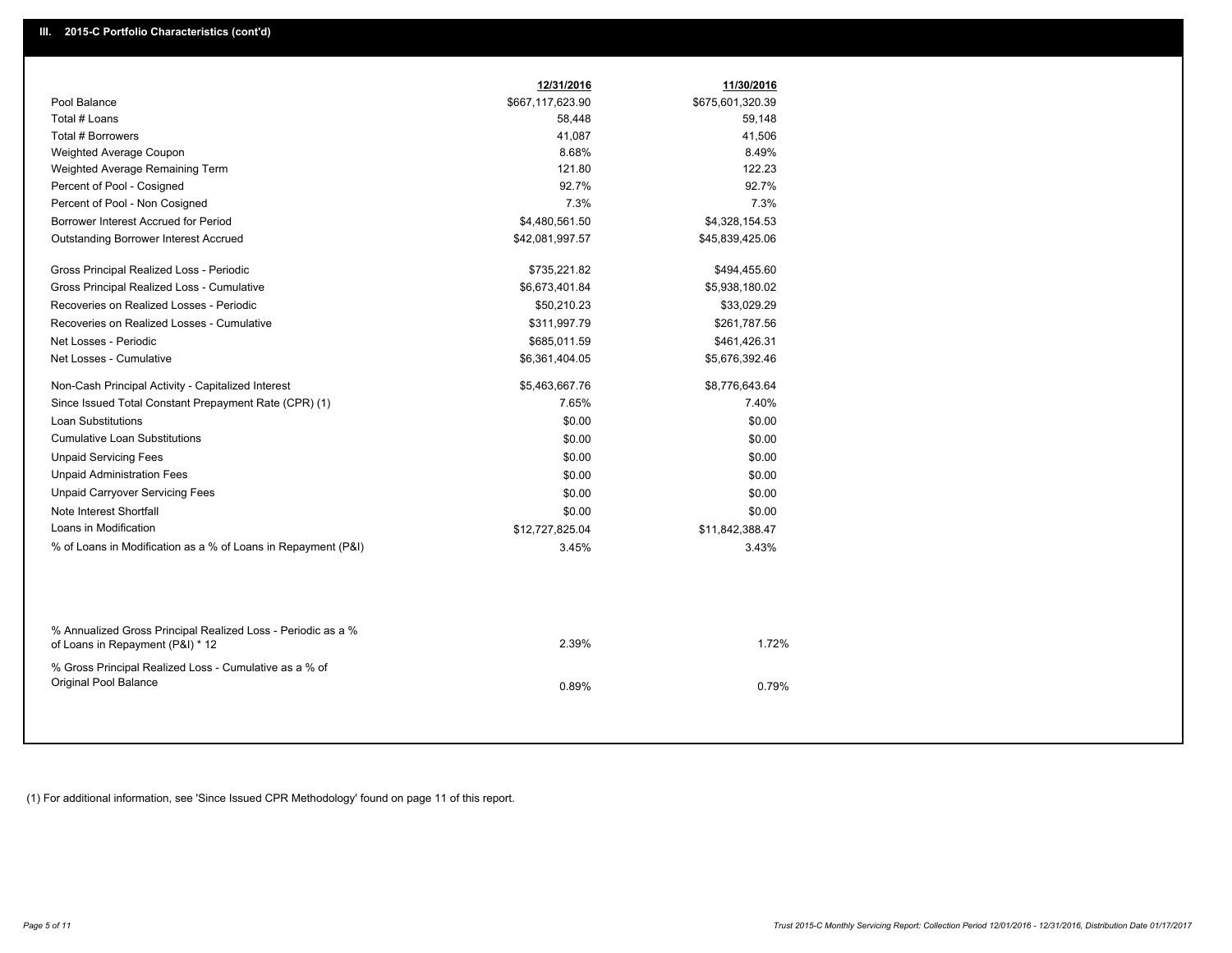#### **Loan Program**  A

|                                    | Weighted<br><b>Average Coupon</b> | # LOANS     | <b>\$ AMOUNT</b> | $%$ *     |
|------------------------------------|-----------------------------------|-------------|------------------|-----------|
| - Smart Option Interest-Only Loans | 7.64%                             | 13.327      | \$120,998,447.44 | 19.255%   |
| - Smart Option Fixed Pay Loans     | 8.54%                             | 15,595      | \$199,720,741.02 | 31.782%   |
| - Smart Option Deferred Loans      | 9.01%                             | 29,526      | \$307,696,894.80 | 48.964%   |
| - Other Loan Programs              | $0.00\%$                          | $\mathbf 0$ | \$0.00           | $0.000\%$ |
| <b>Total</b>                       | 8.61%                             | 58,448      | \$628,416,083.26 | 100.000%  |

\* Percentages may not total 100% due to rounding

B

C

**Index Type**

|                       | Weighted<br><b>Average Coupon</b> | # LOANS  | <b>\$ AMOUNT</b> | $%$ *     |
|-----------------------|-----------------------------------|----------|------------------|-----------|
| - Fixed Rate Loans    | 9.08%                             | 10,589   | \$127,030,233.13 | 20.214%   |
| - LIBOR Indexed Loans | 8.49%                             | 47.859   | \$501,385,850.13 | 79.786%   |
| - Other Index Rates   | $0.00\%$                          | $\Omega$ | \$0.00           | $0.000\%$ |
| <b>Total</b>          | 8.61%                             | 58,448   | \$628,416,083.26 | 100.000%  |

\* Percentages may not total 100% due to rounding

## **Weighted Average Recent FICO**

| 3,510  | \$33,840,698.48  | 5.385%   |
|--------|------------------|----------|
|        |                  |          |
| 3,198  | \$31,355,161.49  | 4.990%   |
| 6,782  | \$70,760,487.37  | 11.260%  |
| 13,481 | \$145,066,571.08 | 23.084%  |
| 31,467 | \$347,325,449.77 | 55.270%  |
| 10     | \$67,715.07      | 0.011%   |
| 58,448 | \$628,416,083.26 | 100.000% |
|        |                  |          |

WAC reflects WAC3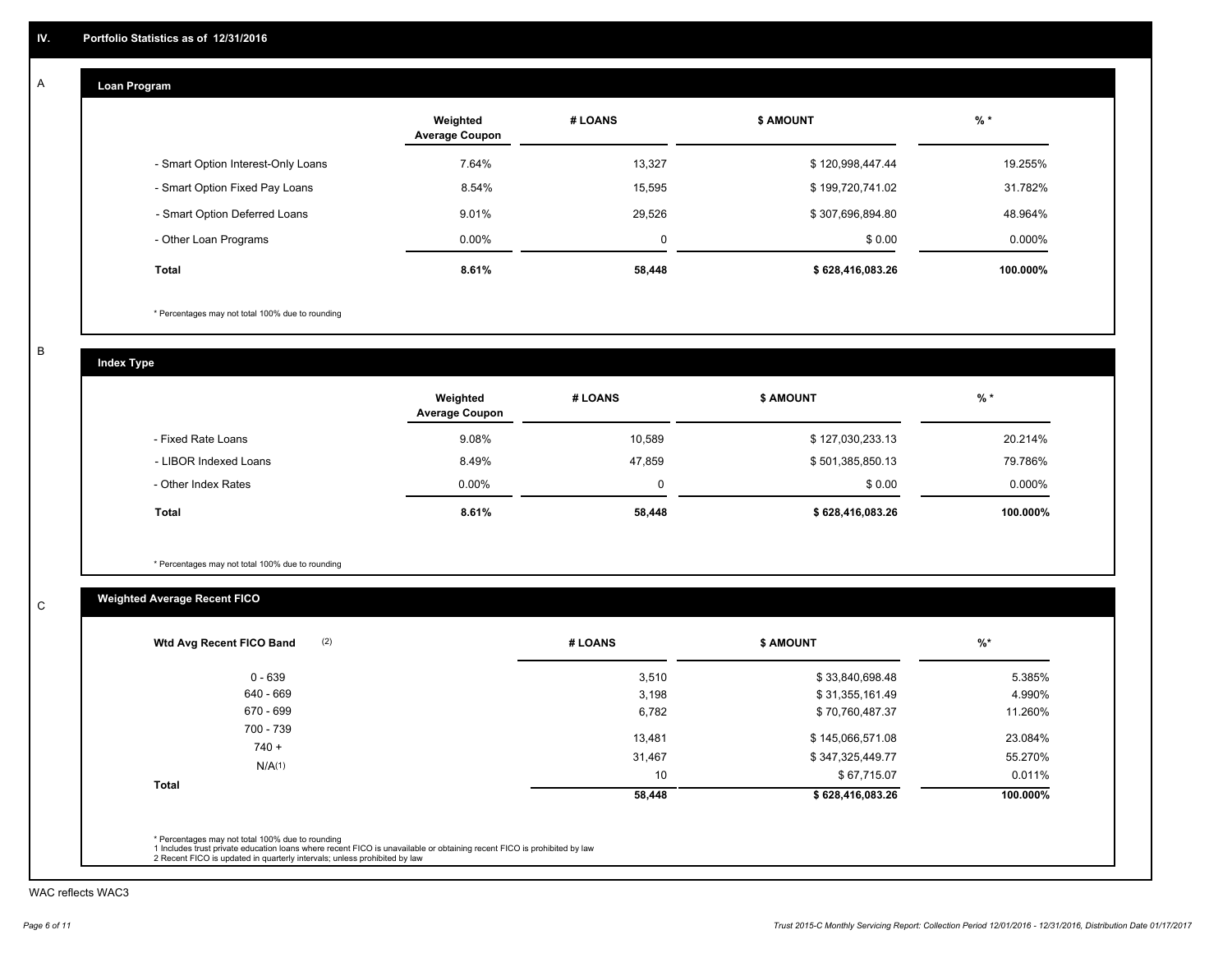| V. |     | 2015-C Reserve Account and Principal Distribution Calculations                                 |                  |  |
|----|-----|------------------------------------------------------------------------------------------------|------------------|--|
| А. |     | <b>Reserve Account</b>                                                                         |                  |  |
|    |     | Specified Reserve Account Balance                                                              | \$1,884,455.00   |  |
|    |     | Actual Reserve Account Balance                                                                 | \$1,884,455.00   |  |
| В. |     | <b>Principal Distribution Amount</b>                                                           |                  |  |
|    | j.  | Class A Notes Outstanding                                                                      | \$468,833,013.78 |  |
|    | ii. | Pool Balance                                                                                   | \$667,117,623.90 |  |
|    |     | First Priority Principal Distribution Amount (i - ii)<br>iii.                                  | \$0.00           |  |
|    |     |                                                                                                |                  |  |
|    |     | Class A and B Notes Outstanding<br>iv.                                                         | \$538,833,013.78 |  |
|    | v.  | First Priority Principal Distribution Amount                                                   | \$0.00           |  |
|    |     | Pool Balance<br>vi.                                                                            | \$667,117,623.90 |  |
|    |     | Specified Overcollateralization Amount<br>vii.                                                 | \$200,135,287.17 |  |
|    |     | Available Funds (after payment of waterfall items A through H)<br>viii.                        | \$0.00           |  |
|    |     | Class C Notes Outstanding<br>ix.                                                               | \$50,000,000.00  |  |
|    |     | Regular Principal Distribution Amount (if (iv > 0, (iv - v) - (vi - vii), min(viii, ix))<br>x. | \$71,850,677.05  |  |
|    |     |                                                                                                |                  |  |
|    |     | Pool Balance<br>xi.                                                                            | \$667,117,623.90 |  |
|    |     | 10% of Initial Pool Balance<br>xii.                                                            | \$74,963,981.87  |  |
|    |     | First Priority Principal Distribution Amount<br>xiii.                                          | \$0.00           |  |
|    |     | Regular Principal Distribution Amount<br>xiv.                                                  | \$71,850,677.05  |  |
|    |     | Available Funds (after payment of waterfall items A through J)<br>XV.                          | \$0.00           |  |
|    |     | xvi. Additional Principal Distribution Amount (if(ix $\lt$ = x, min(xv, xi - xiii - xiv)))     | \$0.00           |  |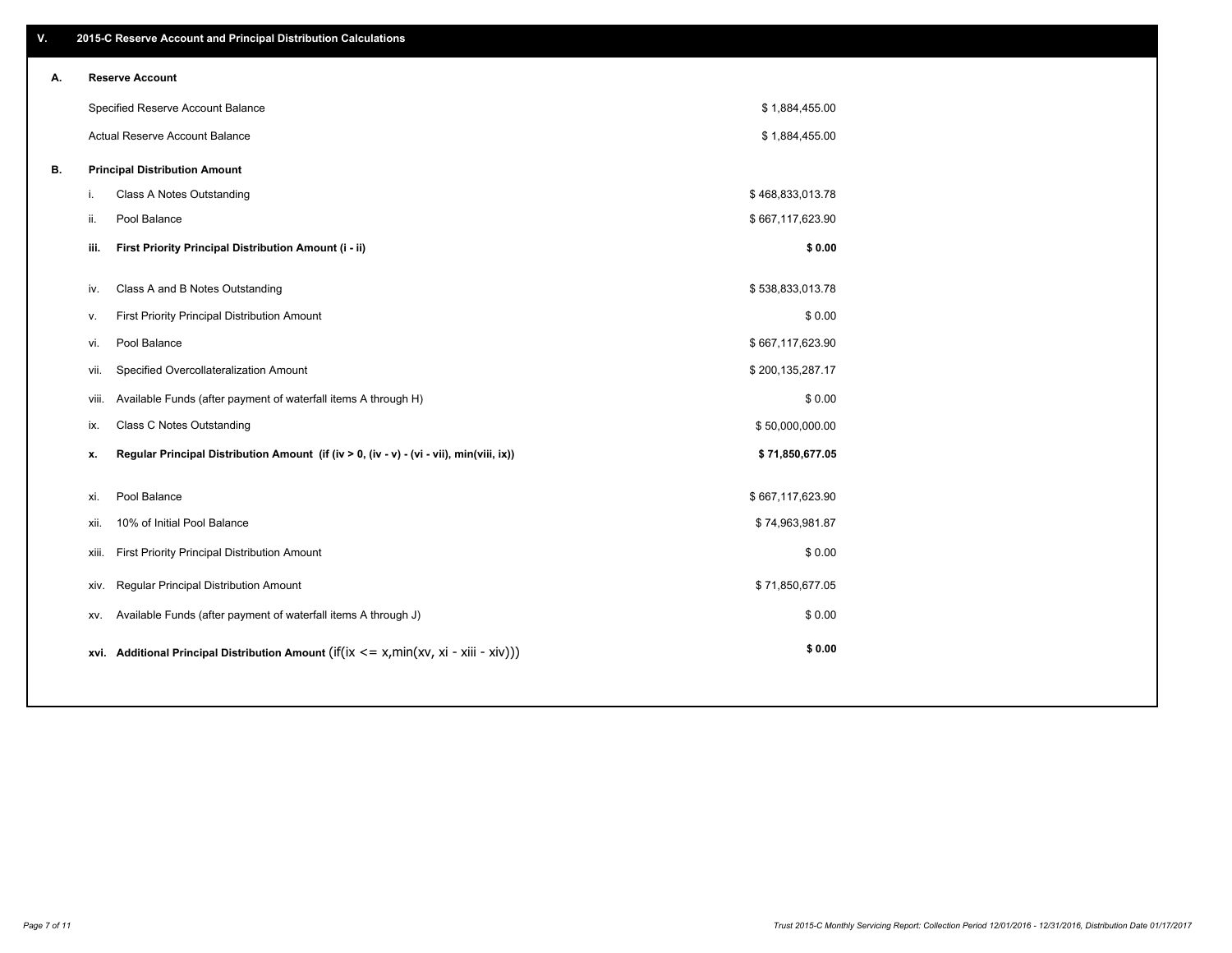|    |                                                                                   | Paid                 | <b>Funds Balance</b>               |
|----|-----------------------------------------------------------------------------------|----------------------|------------------------------------|
|    | <b>Total Available Funds</b>                                                      |                      | \$12,120,491.39                    |
| A  | <b>Trustee Fees</b>                                                               | \$0.00               | \$12,120,491.39                    |
| B  | <b>Servicing Fees</b>                                                             | \$422,709.54         | \$11,697,781.85                    |
| C  | i. Administration Fees<br>ii. Unreimbursed Administrator Advances plus any Unpaid | \$8,333.00<br>\$0.00 | \$11,689,448.85<br>\$11,689,448.85 |
| D  | Class A Noteholders Interest Distribution Amount                                  | \$977,351.24         | \$10,712,097.61                    |
| Е  | <b>First Priority Principal Payment</b>                                           | \$0.00               | \$10,712,097.61                    |
| F  | Class B Noteholders Interest Distribution Amount                                  | \$204,166.67         | \$10,507,930.94                    |
| G  | Class C Noteholders Interest Distribution Amount                                  | \$187,500.00         | \$10,320,430.94                    |
| н  | <b>Reinstatement Reserve Account</b>                                              | \$0.00               | \$10,320,430.94                    |
|    | <b>Regular Principal Distribution</b>                                             | \$10,320,430.94      | \$0.00                             |
| J  | <b>Carryover Servicing Fees</b>                                                   | \$0.00               | \$0.00                             |
| K  | Additional Principal Distribution Amount                                          | \$0.00               | \$0.00                             |
| ч. | <b>Unpaid Expenses of Trustee</b>                                                 | \$0.00               | \$0.00                             |
| М  | Unpaid Expenses of Administrator                                                  | \$0.00               | \$0.00                             |
| N  | Remaining Funds to the Residual Certificateholders                                | \$0.00               | \$0.00                             |

#### **Waterfall Conditions**

|      | Pool Balance                                                                     | \$667,117,623.90 |  |
|------|----------------------------------------------------------------------------------|------------------|--|
| ш.   | Class A and B Notes Outstanding                                                  | \$538,833,013.78 |  |
| iii. | Class C Noteholders' Interest Distribution Ratio (i / ii)                        | 123.81%          |  |
| IV.  | Minimum Ratio                                                                    | 110.00%          |  |
| v.   | Is the Class C Noteholders' Interest Distribution Condition Satisfied (iii > iv) |                  |  |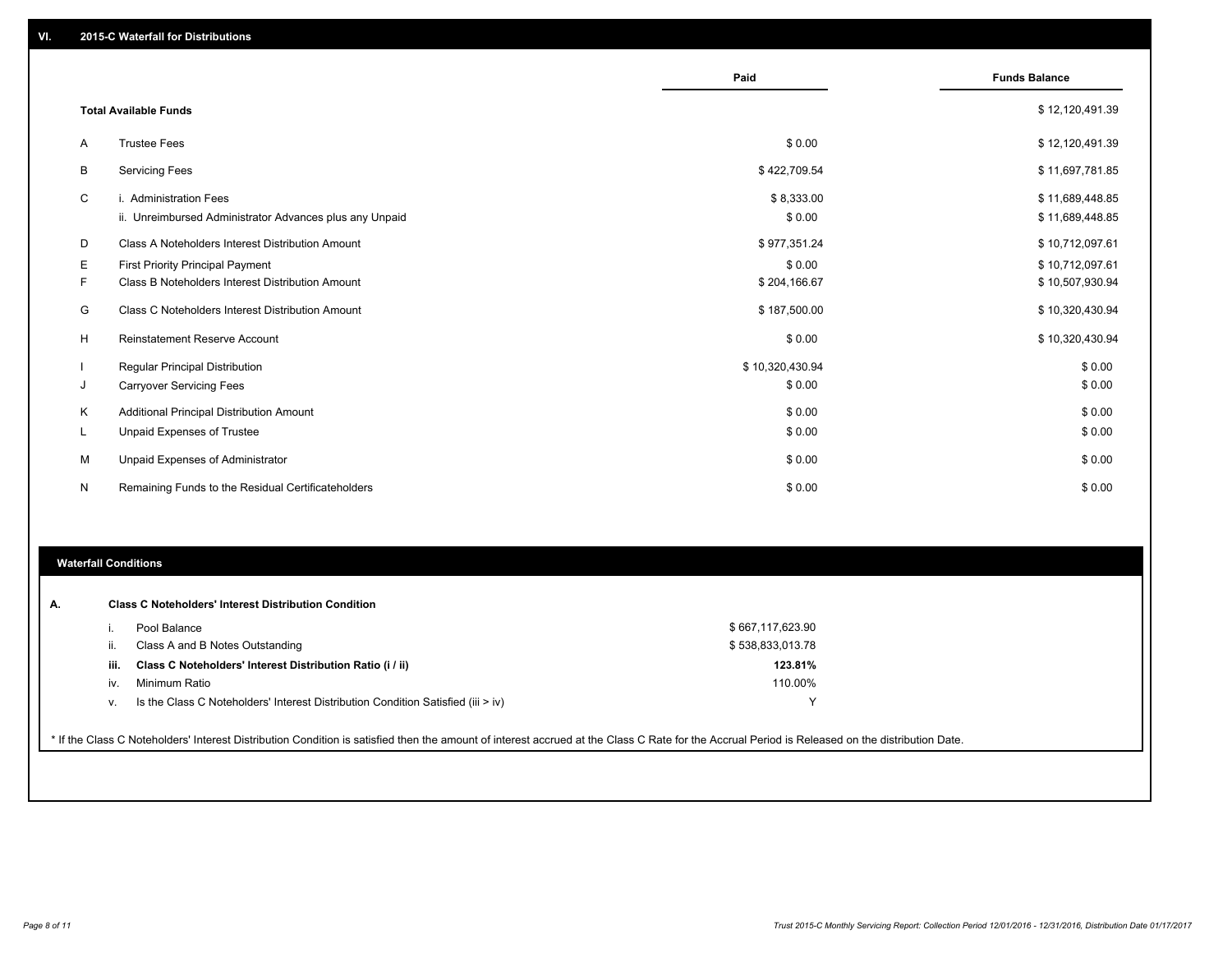| A <sub>2</sub> A<br>A1<br>A <sub>2</sub> B<br>78448RAA4<br>78448RAB2<br>78448RAC0<br>Cusip/Isin<br>\$86,833,013.78<br>\$100,000,000.00<br><b>Beginning Balance</b><br>\$207,000,000.00<br><b>LIBOR</b><br><b>FIXED</b><br><b>LIBOR</b><br>Index |  |
|-------------------------------------------------------------------------------------------------------------------------------------------------------------------------------------------------------------------------------------------------|--|
|                                                                                                                                                                                                                                                 |  |
|                                                                                                                                                                                                                                                 |  |
|                                                                                                                                                                                                                                                 |  |
|                                                                                                                                                                                                                                                 |  |
| Spread/Fixed Rate<br>0.90%<br>1.40%<br>2.75%                                                                                                                                                                                                    |  |
| 1 NEW YORK BUSINESS DAY<br>1 NEW YORK BUSINESS DAY<br>1 NEW YORK BUSINESS DAY<br>Record Date (Days Prior to Distribution)                                                                                                                       |  |
| 12/15/2016<br>12/15/2016<br>12/15/2016<br><b>Accrual Period Begin</b>                                                                                                                                                                           |  |
| <b>Accrual Period End</b><br>1/17/2017<br>1/15/2017<br>1/17/2017                                                                                                                                                                                |  |
| Daycount Fraction<br>0.09166667<br>0.08333333<br>0.09166667                                                                                                                                                                                     |  |
| Interest Rate*<br>1.60389%<br>2.75000%<br>2.10389%                                                                                                                                                                                              |  |
| 0.001470233<br><b>Accrued Interest Factor</b><br>0.002291667<br>0.001928566                                                                                                                                                                     |  |
| <b>Current Interest Due</b><br>\$127,664.72<br>\$474,375.00<br>\$192,856.58                                                                                                                                                                     |  |
| $\mathsf{\$}$ -<br>$\frac{1}{2}$<br>$\mathsf{\$}$ -<br>Interest Shortfall from Prior Period Plus Accrued Interest                                                                                                                               |  |
| <b>Total Interest Due</b><br>\$127,664.72<br>\$474,375.00<br>\$192,856.58                                                                                                                                                                       |  |
| <b>Interest Paid</b><br>\$127,664.72<br>\$474,375.00<br>\$192,856.58                                                                                                                                                                            |  |
| $\mathsf{\$}$ -<br>$\mathsf{\$}$ -<br>$\mathsf{\$}$ -<br><b>Interest Shortfall</b>                                                                                                                                                              |  |
| $\frac{2}{3}$ -<br>$S -$<br><b>Principal Paid</b><br>\$10,320,430.94                                                                                                                                                                            |  |
| \$100,000,000.00<br><b>Ending Principal Balance</b><br>\$76,512,582.84<br>\$207,000,000.00                                                                                                                                                      |  |
| Paydown Factor<br>0.051861462<br>0.000000000<br>0.000000000                                                                                                                                                                                     |  |
| <b>Ending Balance Factor</b><br>0.384485341<br>1.000000000<br>1.000000000                                                                                                                                                                       |  |

\* Pay rates for Current Distribution. For the interest rates applicable to the next distribution date, please see https://www.salliemae.com/about/investors/data/SMBabrate.txt.

**VII. 2015-C Distributions**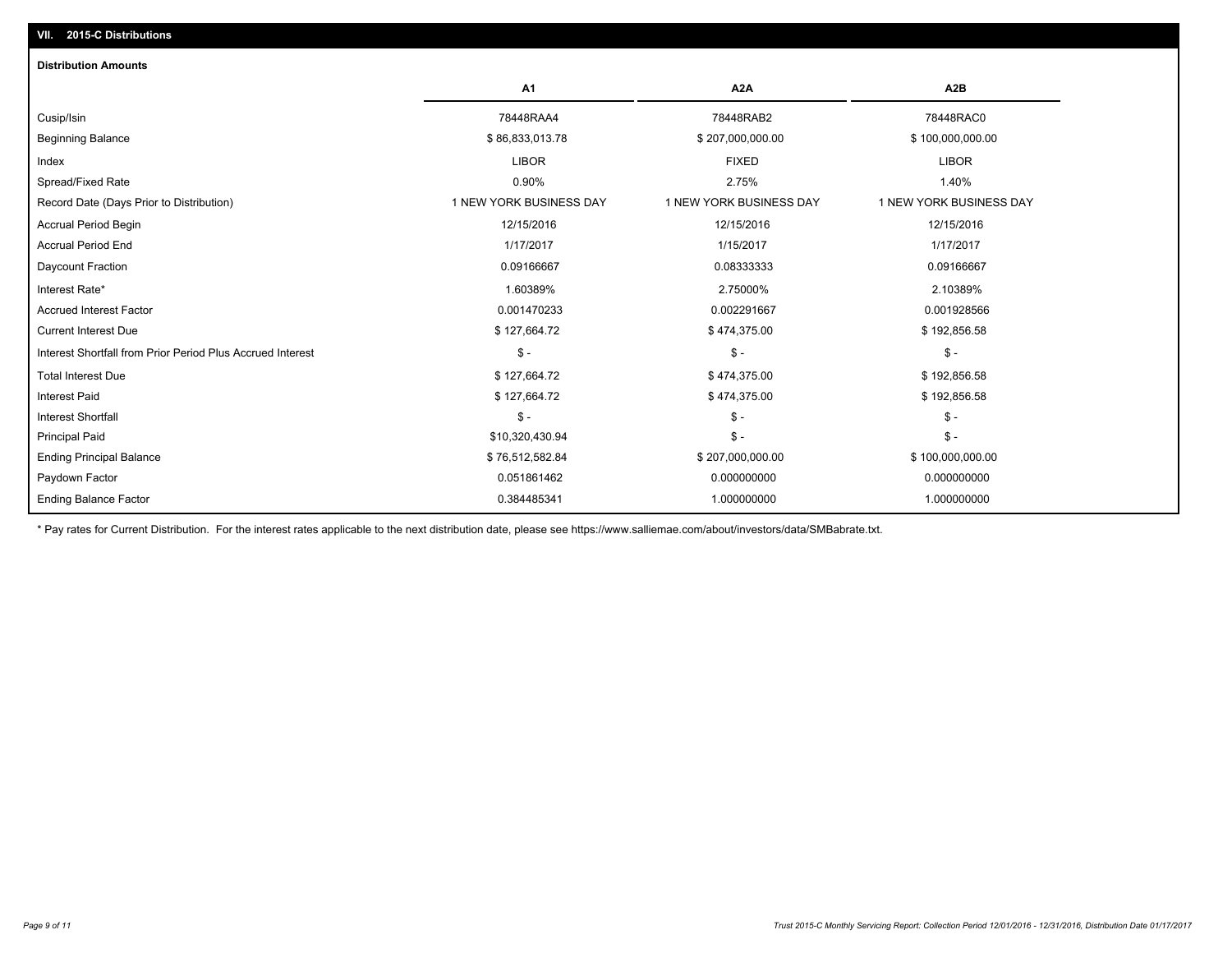| A3                      | в                       | С                       |
|-------------------------|-------------------------|-------------------------|
| 78448RAD8               | 78448RAE6               | 78448RAF3               |
| \$75,000,000.00         | \$70,000,000.00         | \$50,000,000.00         |
| <b>LIBOR</b>            | <b>FIXED</b>            | <b>FIXED</b>            |
| 1.95%                   | 3.50%                   | 4.50%                   |
| 1 NEW YORK BUSINESS DAY | 1 NEW YORK BUSINESS DAY | 1 NEW YORK BUSINESS DAY |
| 12/15/2016              | 12/15/2016              | 12/15/2016              |
| 1/17/2017               | 1/15/2017               | 1/15/2017               |
| 0.09166667              | 0.08333333              | 0.08333333              |
| 2.65389%                | 3.50000%                | 4.50000%                |
| 0.002432733             | 0.002916667             | 0.003750000             |
| \$182,454.94            | \$204,166.67            | \$187,500.00            |
| $\mathsf{\$}$ -         | $\mathsf{\$}$ -         | $\mathsf{\$}$ -         |
| \$182,454.94            | \$204,166.67            | \$187,500.00            |
| \$182,454.94            | \$204,166.67            | \$187,500.00            |
| $\mathsf S$ -           | $\mathsf{\$}$ -         | $S -$                   |
| $\mathsf S$ -           | $S -$                   | $S -$                   |
| \$75,000,000.00         | \$70,000,000.00         | \$50,000,000.00         |
| 0.000000000             | 0.000000000             | 0.000000000             |
| 1.000000000             | 1.000000000             | 1.000000000             |
|                         |                         |                         |

\* Pay rates for Current Distribution. For the interest rates applicable to the next distribution date, please see https://www.salliemae.com/about/investors/data/SMBabrate.txt.

**VII. 2015-C Distributions**